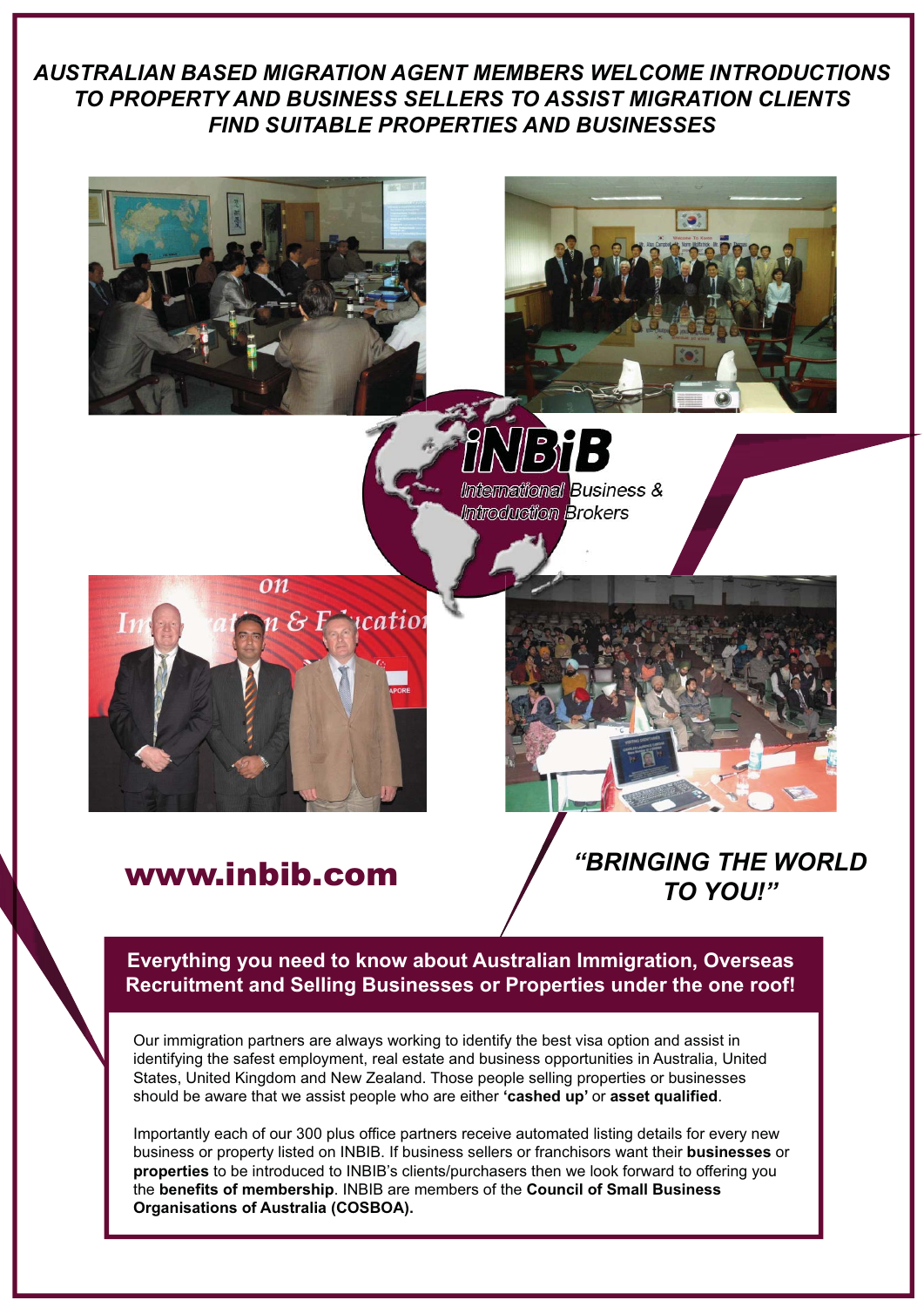## **AUSTRALIAN GLOBAL MARKETING OF REAL ESTATE, BUSINESSES FOR SALE and AUSTRALIAN IMMIGRATION VISA ASSISTANCE**



INBIB is a global group of professional Immigration lawyers, consultants, agents or advisory experts who specialise in assisting and identifying the best visa option for prospective clients seeking to resettle in Australia. Global networking includes assistance with Australian property & business for sale search for business visa holders and networking with recruitment and employment agencies to facilitate Australia's best opportunities for regional and employer sponsored immigration with relocation services.

INBIB has been structured to allow the everyday Australian business or property owner the opportunity to list his business or property at a low cost with more buyer possibilities than ever before!

promote their own professional consultation services and to ensure smooth processing of visa applications on a step by step basis. INBIB markets real estate, businesses for sale and franchise opportunities Our agents and lawyers utilize the networking resources of INBIB's 300 plus overseas partner offices to in the United States, Australia, United Kingdom and New Zealand with a focus on business visa holder clients seeking to satisfy immigration requirements. We also recognize the importance of the local market with our high search engine rankings and concentrated advertising and promotional strategies.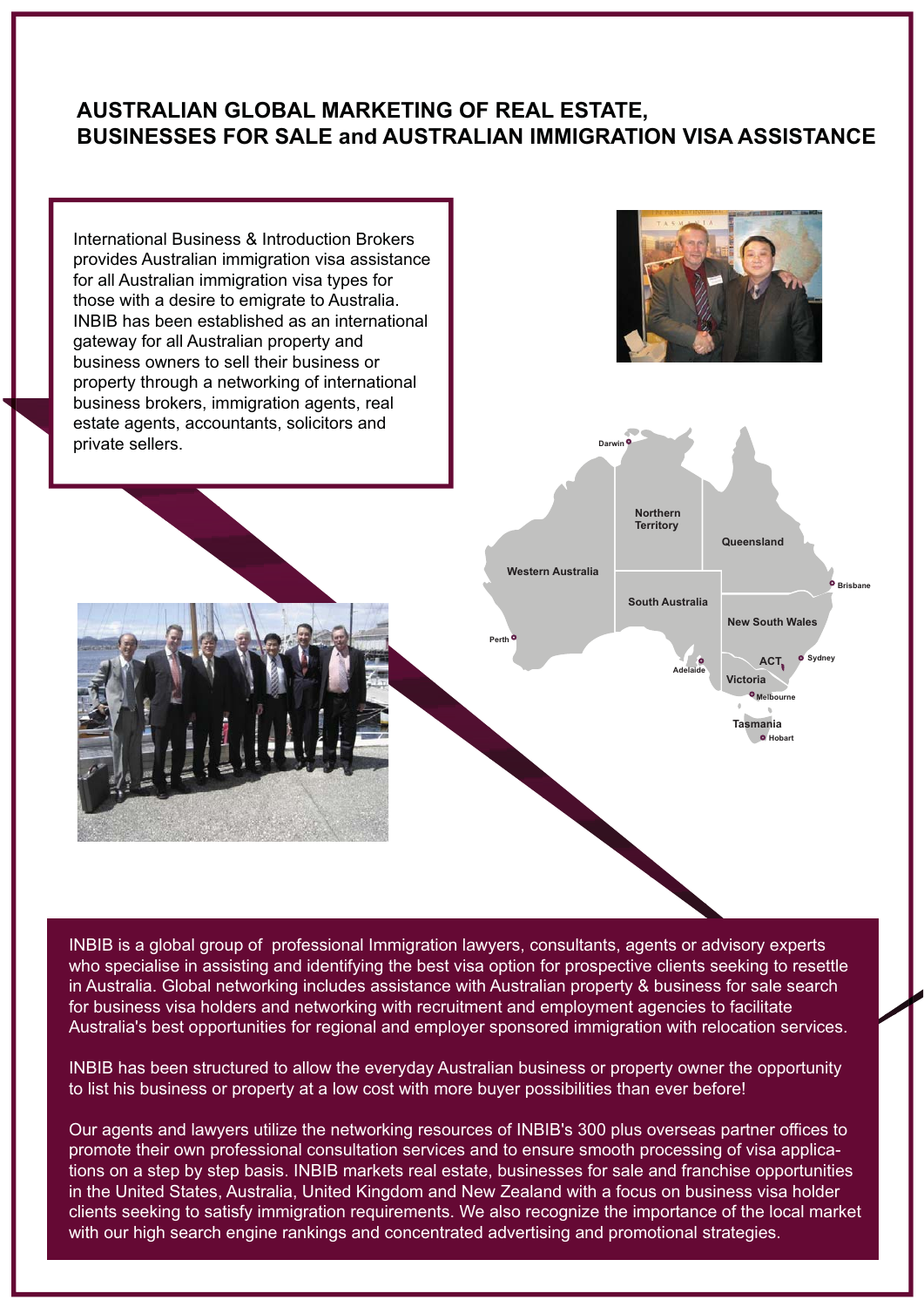

**Commercial Real Estate For Sale Foreign Investment Review Board Approved new construction and 'off the plan' sales to overseas investors**

### **When thinking of Inbib as a business opportunity, remember that our focus and missions are to ensure:**

- Introduction of Australian migrants to Australian business opportunities, commercial real estate, residential real estate, employment and the Business Migration Units of the Dept of Economic Development in each state in Australia.
- Overseas visitations to qualify and assess eligibility of new business migrants to be able to purchase Australian business and property.
- Introduction of overseas and local business investor partners and business brokers.
- business visa clients to Australian business and property in a one-to-one interview in the client's time zone. An easy-to-read website used as the instrument for our 300 overseas offices to introduce
- High search engine rankings.
- Quality leads.

**Partners Worldwide**

- Global market exposure
- Marketing of residential and commercial properties to Australians.

Members of International Business & Introduction Brokers are provided with marketing tools which are second to none and have proved very attractive to business and property sellers. Importantly, as a business opportunity our systems open more doors for a sale than those offered by any other single business broker or real estate agent.